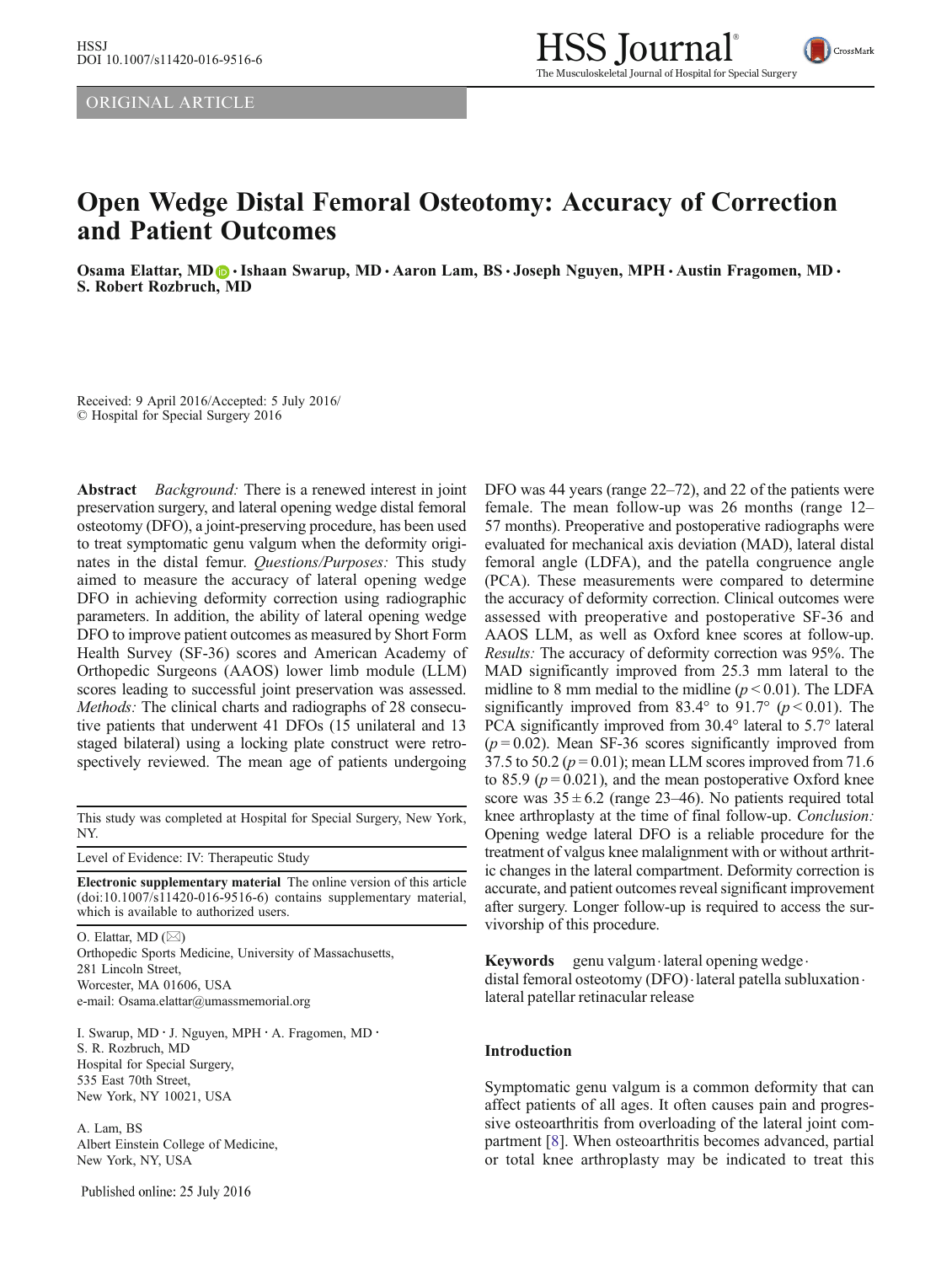condition. While arthroplasty is reliable for elderly patients with advanced arthritis, there are distinct advantages for a joint preservation approach for younger and more active individuals with mild or moderate joint degeneration. Common problems associated with partial or total knee replacement in younger patients include limited durability and function over time as well as an increased risk of revision surgery [[5,](#page-7-0) [15](#page-7-0)]. Subsequently, there has been a renewed interest in joint-preserving osteotomies around the knee. Realignment osteotomies can offload the affected joint compartment and subsequently reduce the pain associated with knee osteoarthritis, delay the progression of the arthritis, and improve aesthetics.

Distal femoral osteotomy (DFO) has been used to correct genu valgum when the deformity originates from the distal femur [[3](#page-6-0), [5](#page-7-0), [8,](#page-7-0) [16\]](#page-7-0). Furthermore, genu valgum can be associated with lateral patella subluxation or even dislocation [\[10,](#page-7-0) [14\]](#page-7-0). Combined with a lateral retinacular release, a varus producing DFO will correct the Q angle and improve patellar tracking. There are two ways to perform a DFO: a medial closing wedge or a lateral opening wedge osteotomy. A common technique that has been performed to correct genu valgum is medial closing wedge DFO given its predictable bony union and recovery [[17](#page-7-0)–[19](#page-7-0)]. However, most surgeons consider this procedure to be technically difficult, and there are reports of several complications such as non-union, hardware failure, as well as overcorrection and undercorrection [[5](#page-7-0)]. Conversely, lateral opening wedge DFO requires only a single bone cut sparing the medial cortex followed by incremental spreading of the lateral cortex, making the procedure theoretically easier and more accurate since it offers better control of the deformity correction [[3](#page-6-0)].

The majority of previous studies have focused on medial closing wedge DFO [\[7,](#page-7-0) [9,](#page-7-0) [11,](#page-7-0) [16](#page-7-0)–[19\]](#page-7-0), and there is limited literature on the use of lateral opening wedge DFO to correct symptomatic genu valgum. In addition, previous studies evaluating the accuracy of deformity correction use only one radiographic parameter [[3](#page-6-0), [5](#page-7-0), [8](#page-7-0), [15,](#page-7-0) [18\]](#page-7-0), and very few studies describe clinical outcomes after surgery. Similarly, few studies describe deformity correction and clinical outcomes using the Tomofix® plate (Synthes, West Chester, PA, USA), since the majority of previous reports describe the use of the Puddu plate (Arthrex, Naples, Florida, USA) [\[5](#page-7-0), [18](#page-7-0)].

The purpose of this study is to describe our technique of DFO, review a consecutive series of patients, and assess the accuracy of deformity correction and clinical outcomes after a lateral opening wedge DFO. Specifically, we wished to assess how accurate is lateral opening wedge DFO in achieving deformity correction for symptomatic genu valgum with or without patellar instability based on radiographic parameters. In addition, we studied how well lateral opening wedge DFO improves patient outcomes and leads to successful joint preservation as measured by Short Form Health Survey (SF-36) scores, American Academy of Orthopedic Surgeons (AAOS) lower limb module (LLM) scores, and the Oxford knee score.

#### Patients and Methods

This study is a retrospective review of a consecutive series of 28 patients that underwent a lateral opening wedge DFO at a major academic medical center. These patients underwent 41 DFOs (15 unilateral and 13 staged bilateral) between June 2010 and October 2014. Patients had a mean age of 44 years (range 22–72), and 22 patients were female. All patients were treated with the lateral opening wedge DFO using a locking titanium plate and screws. The indication for osteotomy was lateral knee pain and genu valgum deformity. In all cases, the deformity was idiopathic, and patients had a primary complaint of pain. Patients with Kelligren-Lawrence grade 3 and 4 changes were not indicated for joint-preserving surgery. More specifically, patients with severe osteoarthritis characterized by marked joint space narrowing, multiple osteophytes, and joint line obliquity were not considered for this procedure. Mean follow-up for all patients was 26 months (range 12–57 months).

The goals for coronal plane correction were based on the absence or presence of degenerative changes in the lateral compartment, and they were determined preoperatively. The goal for patients without degenerative changes was to restore mechanical axis to neutral, while the goal for patients with degenerative changes was to overcorrect the mechanical axis to the medial aspect of the joint. Mechanical axis planning was used [[6,](#page-7-0) [13](#page-7-0)]. The distal mechanical axis of the femur was drawn, and a retrograde line was generated. The proximal femur mechanical axis was drawn, and an antegrade line was generated. The intersection of these lines determined the center of rotation and angulation (CORA) and the magnitude of the deformity [\[13\]](#page-7-0). If the location of the CORA was not at the optimal location for the DFO or if overcorrection was the goal, then intentional placement of the apex of deformity was performed as described by Fabricant et al. [[6\]](#page-7-0).

All patients received spinal anesthesia and were then positioned supine on a radiolucent table. A bump was placed under the ipsilateral buttock to maintain the leg in a neutral rotational position. The entire limb was prepped and draped into the field, and a sterile tourniquet was used. A 6-in incision was made over the lateral distal femur. The iliotibial band was incised, and the vastus lateralis was elevated and dissected off the lateral intermuscular septum to expose the lateral distal femoral shaft. If needed, lateral patellar retinacular release for patellar instability was performed through the same incision. Under fluoroscopic guidance, the starting point for the osteotomy was identified approximately 3 cm proximal to the lateral femoral epicondyle. The plate was temporarily placed on the lateral cortex to help confirm the location of the osteotomy, and the goal was to place five screws in the distal fragment. A K wire was inserted through the plate as a guide for the osteotomy, and this wire was aimed toward the base of the metaphyseal flare proximal to the medial epicondyle. The wire was inserted in an oblique manner and not parallel to the joint, since the medial metaphyseal bone is elastic and less likely to crack when opening the lateral wedge. This wire was also parallel to the floor with the patella pointing straight up, and its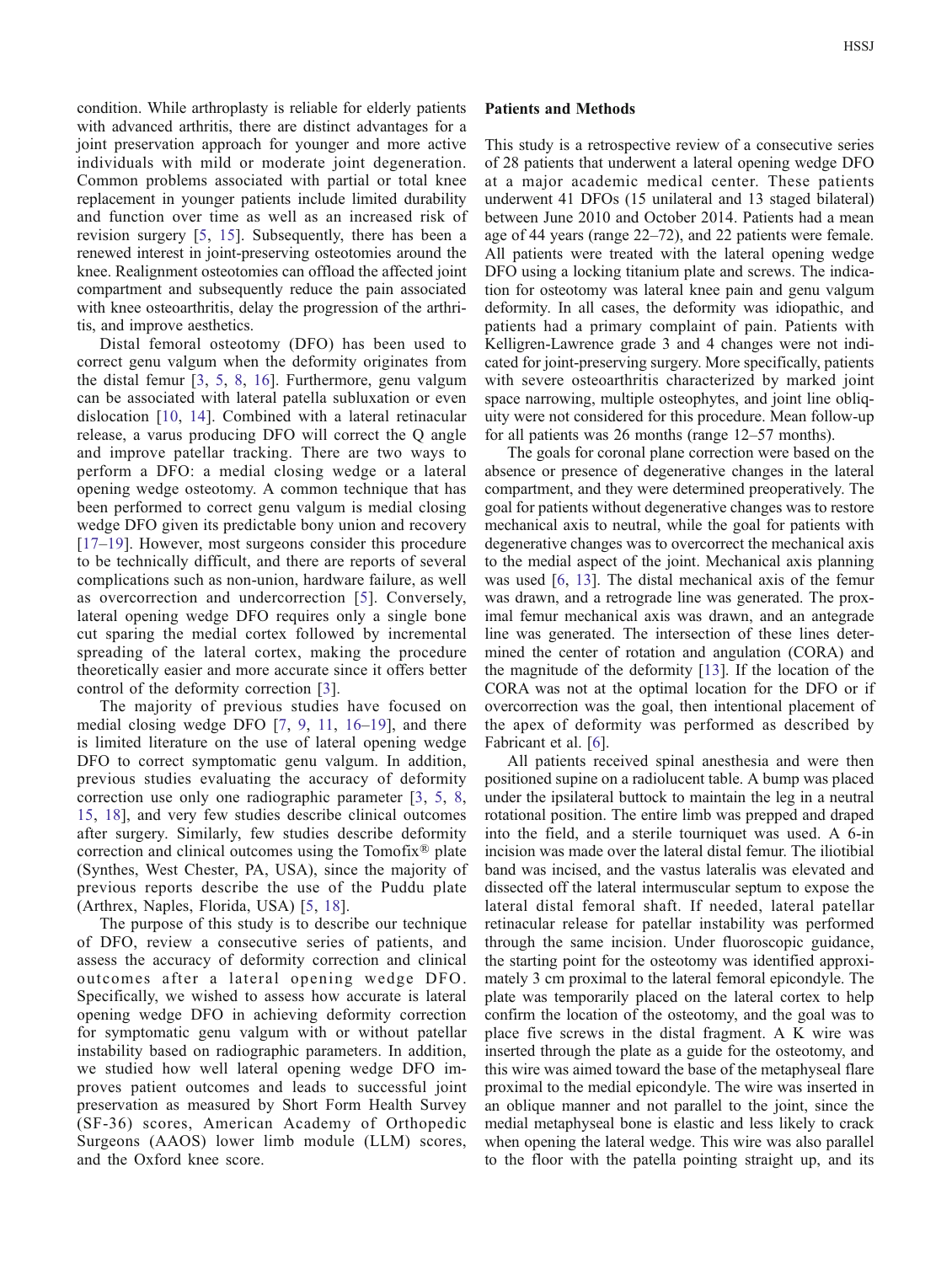trajectory remained proximal to the articular surface of the trochlea. The osteotomy was performed using a 40-mm microsagittal saw while cooled with saline. Approximately 1 cm of the medial cortex was left intact in order to hinge the osteotomy and provide additional stability. Laminar spreaders were used to create an opening wedge at the osteotomy site based on preoperative planning (Fig. 1a–c). Once the amount of planned correction was obtained, lateral fluoroscopic images were obtained to ensure that there was no flexion or extension at the osteotomy site. If indicated, sagittal plane correction was performed at this time by



Fig. 1. Intraoperative fluoroscopy images showing a guide pin insertion in the designated trajectory of the osteotomy, b the osteotomy performed by microsagittal saw, and c laminar spreaders used to create an opening wedge at the osteotomy site based on preoperative planning.

opening the osteotomy anteriorly or posteriorly as needed. Limb alignment was then checked fluoroscopically and clinically using a metal rod placed over the center of the hip and ankle. Neutral mechanical axis was defined by the rod passed through the center of the knee, and in some cases, medial overcorrection was the desired goal (Fig. 2). Once alignment was confirmed, the locking Tomofix® plate (Synthes, West Chester, PA, USA) was placed and fixed with screws. After plate fixation, bone grafting was performed using allograft freeze-dried cancellous chips and grafton demineralized bone matrix (DBM) putty (Medtronic, Dublin, Ireland). Five patients had additional bone marrow aspirate concentrate (BMAC) injected into the osteotomy site, and one patient had grafton DBM putty and BMAC without freeze-dried cancellous chips. Closure was performed in layers.

In total, eight patients had concomitant sagittal plane correction through flexion or extension at the osteotomy site, and four patients underwent tibial osteotomy for simultaneous correction of valgus tibial deformity using a circular hexapod frame. Additionally, three patients had concomitant knee arthroscopy, and eight patients underwent lateral retinacular release for patellar instability. Lastly, two patients underwent a tibial tubercle transfer for patella realignment.

A standard postoperative protocol was used for all patients. This protocol included 30 lb partial weight-bearing for 6 weeks, in addition to immediate range of motion (ROM) exercises of the knee using a continuous passive motion (CPM) device. Weight-bearing was gradually advanced over the next 6 weeks based on radiographic progression of bone healing, and full weight-bearing was usually achieved by 6 weeks. All patients performed postoperative physical therapy for strengthening, stretching, as well as active and passive ROM of the knee. Follow-up with radiographs was performed at 2 weeks, 6 weeks, 3 months, and 6 months postoperatively. No bracing or casting was performed.

All patients had 51″ full-length, standing AP radiographs preoperatively and postoperatively. All radiographic measurements including the mechanical axis deviation (MAD),



Fig. 2. Intraoperative picture showing alignment check under fluoroscopy using a metal rod.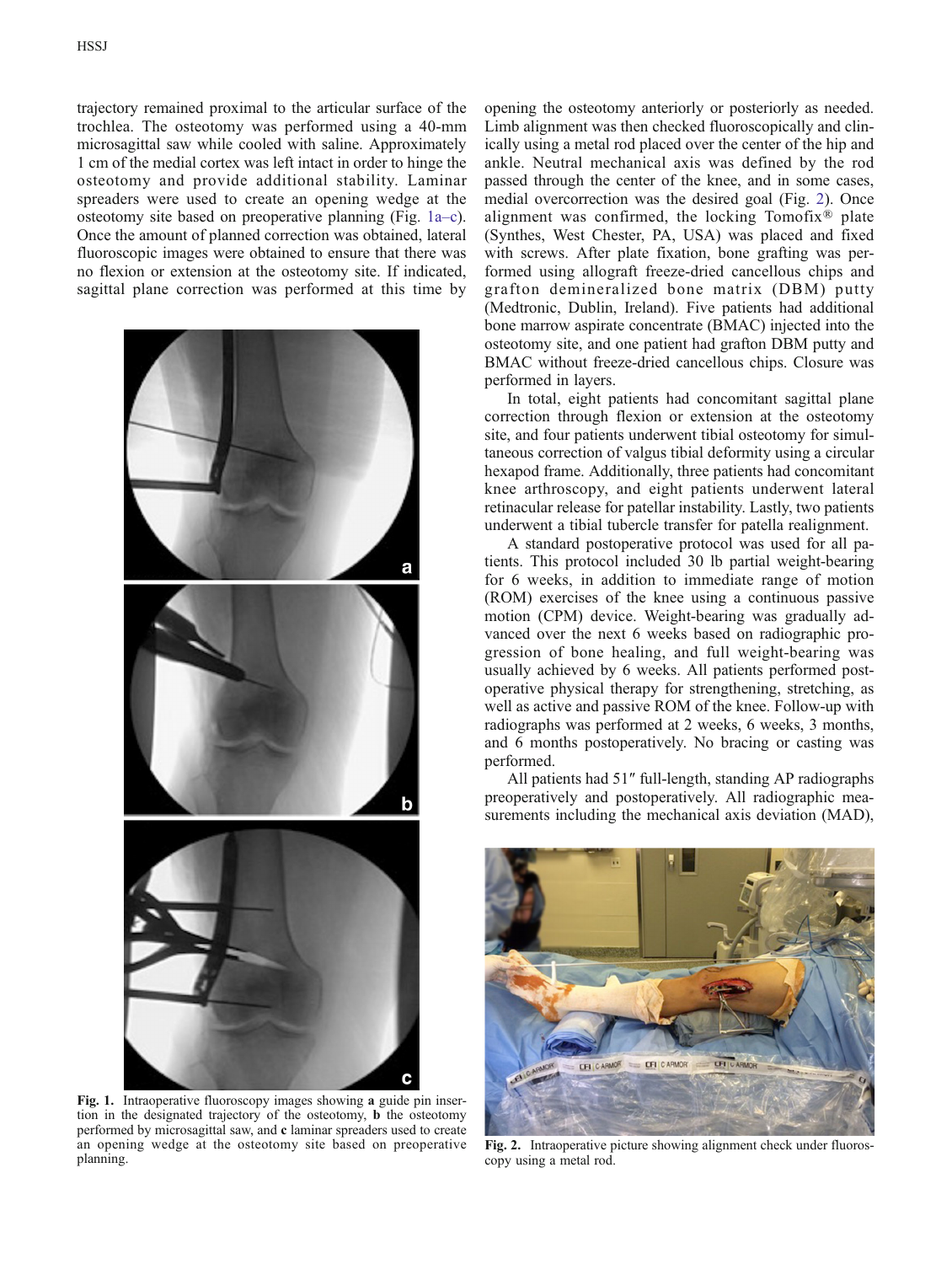<span id="page-3-0"></span>

Fig. 3. Plain axial knee radiograph showing measurements of the sulcus angle (angle between lines  $AB$ –BC) and the patella congruence angle (PCA) between a line bisecting the sulcus angle and a line connecting the apex of the sulcus to the lowest part of patellar ridge (BD) (normal value of PCA  $-6 \pm 11$ ). Figure obtained with permission from Wolters Kluwer Health, Aglietti P, Insall JN, Cerulli G. Patellar Pain and Incongruence. I: Measurements of Incongruence. Clin Orthop Relat Res. 1983; 176: 217–224.

lateral distal femoral angle (LDFA) [[13\]](#page-7-0), and patella congruency angle (PCA) [\[2](#page-6-0)] were performed by a limb lengthening and reconstructive surgery fellow (OME) using the methods described by Paley [[13\]](#page-7-0). In order to determine the PCA, a Merchant knee X-ray of the patient's knees was obtained. The PCA was measured by drawing a line bisecting the sulcus angle and then measuring the angle between the bisecting line and another line connecting the apex of the sulcus to the lowest aspect of the patellar ridge (Fig. 3). By convention, the PCA is negative since the lowest part of the patella is medial to the bisecting line; however, normal values are −6° ± 11° [\[2](#page-6-0)]. Bone healing was assessed radiographically and clinically by assessing for pain and tenderness on history and exam.

To determine the accuracy of correction, Eq. 1 was used. First, the error of the correction was calculated by subtracting the achieved MAD from the goal MAD divided by the goal MAD. For the neutral group, the goal was  $0 \pm$ 5 mm (acceptable range was between 5 mm lateral and 5 mm medial). For the overcorrection group, the goal was 10 mm medial  $\pm$  5 mm (acceptable range was between 5 mm medial and 15 mm medial). Once the error was calculated, the accuracy was determined by subtracting the error from 1.

$$
Accuracy = 1 - error
$$
  
Error = 
$$
\frac{Goal MAD - achieved MAD}{Goal MAD}
$$
 (1)

SF-36, American Academy of Orthopedic Surgeons LLM, and Oxford knee scores were used to assess patient outcomes. The SF-36 is commonly used to measure general health status,

and scores range from 0 to 100, with 100 representing the optimal score [[12\]](#page-7-0). LLM scores measure general lower limb problems and range from 0 to 100, with 100 representing the best possible outcome [[1\]](#page-6-0). The Oxford knee score is knee specific and used to assess outcomes after knee surgery, including osteotomies. Oxford knee scores range from 0 to 48 with higher scores indicating better joint function [[4\]](#page-7-0). Preoperative scores were obtained at a patient's initial visit, and postoperative scores were obtained at the most recent visit; however, some patients did not complete the surveys. Preoperative and postoperative SF-36 and LLM scores were available for 9 patients (15 knees), and postoperative Oxford knee scores were available for 16 patients (25 knees).

Continuous variables are reported in means, standard deviations, and ranges. Evaluation of radiographic measures for deformity correction accuracy was done using paired samples  $t$  tests. Similarly, the change in patient-reported outcome measures was also assessed using paired samples t tests. As the Oxford knee score was only recorded postoperatively, simple descriptive statistic of the score was reported. Statistical significance was defined as a  $p$  value of 0.05 or less. All analyses were conducted using SPSS version 22.0 (IBM Corp., Armonk, NY). Post hoc power analyses performed for all outcome measures found that the sample sizes used were sufficiently powered to detect the statistical differences found for all preoperative and postoperative measures of change. Minimally clinically important difference was exceeded for the AAOS lower limb module, and, on average, a normative SF-36 score was achieved postoperatively for the study population.

#### Results

All patients achieved bony union, and the mean time to union was 3.2 months (range 2.5–6 months). The average accuracy of deformity correction was 95% (range 33.3– 100%). The MAD significantly improved from  $25.3 \pm$ 12.6 mm lateral to the midline (range 4–54) to  $8 \pm 8$  mm medial to the midline (range  $0-29$ ) ( $p < 0.001$ ). The LDFA significantly improved from  $83.4^{\circ} \pm 2^{\circ}$  (range  $77^{\circ} - 86^{\circ}$ ) to 91.7°  $\pm$  2.5° (range 86°–96°) ( $p$  < 0.001) (Table 1).

In our case series, eight patients (10 knees) had concomitant patellar instability that was diagnosed clinically and radiographically. In addition to a lateral opening wedge DFO, these patients underwent a lateral retinacular release to restore normal patellar alignment. Preoperative measurements were performed for all 10 knees; however, postoperative merchant radiographs were performed for only seven knees. Compared to preoperative measurements, the PCA

Table 1 Average preoperative and postoperative mechanical axis deviation (MAD), lateral distal femoral angle (LDFA), and patella congruency angle (PCA) measurements

| Radiographic parameters | Average preop                                                                                                              | Average postop                                                                                                           | <i>p</i> value   |
|-------------------------|----------------------------------------------------------------------------------------------------------------------------|--------------------------------------------------------------------------------------------------------------------------|------------------|
| MAD                     | $25.3 \pm 12.6$ mm lateral (range 4-54)                                                                                    | $8 \pm 8$ mm medial (range 0–29)                                                                                         | < 0.001          |
| LDFA<br><b>PCA</b>      | $83.4^{\circ} \pm 2^{\circ}$ (range $77^{\circ} - 86^{\circ}$ )<br>$30.4^{\circ} \pm 16.8^{\circ}$ lateral (range 14°–53°) | $91.7^{\circ} \pm 2.5^{\circ}$ (range 86°–96°)<br>$5.7^{\circ} \pm 17.8^{\circ}$ lateral (range: 15° medial-35° lateral) | < 0.001<br>0.018 |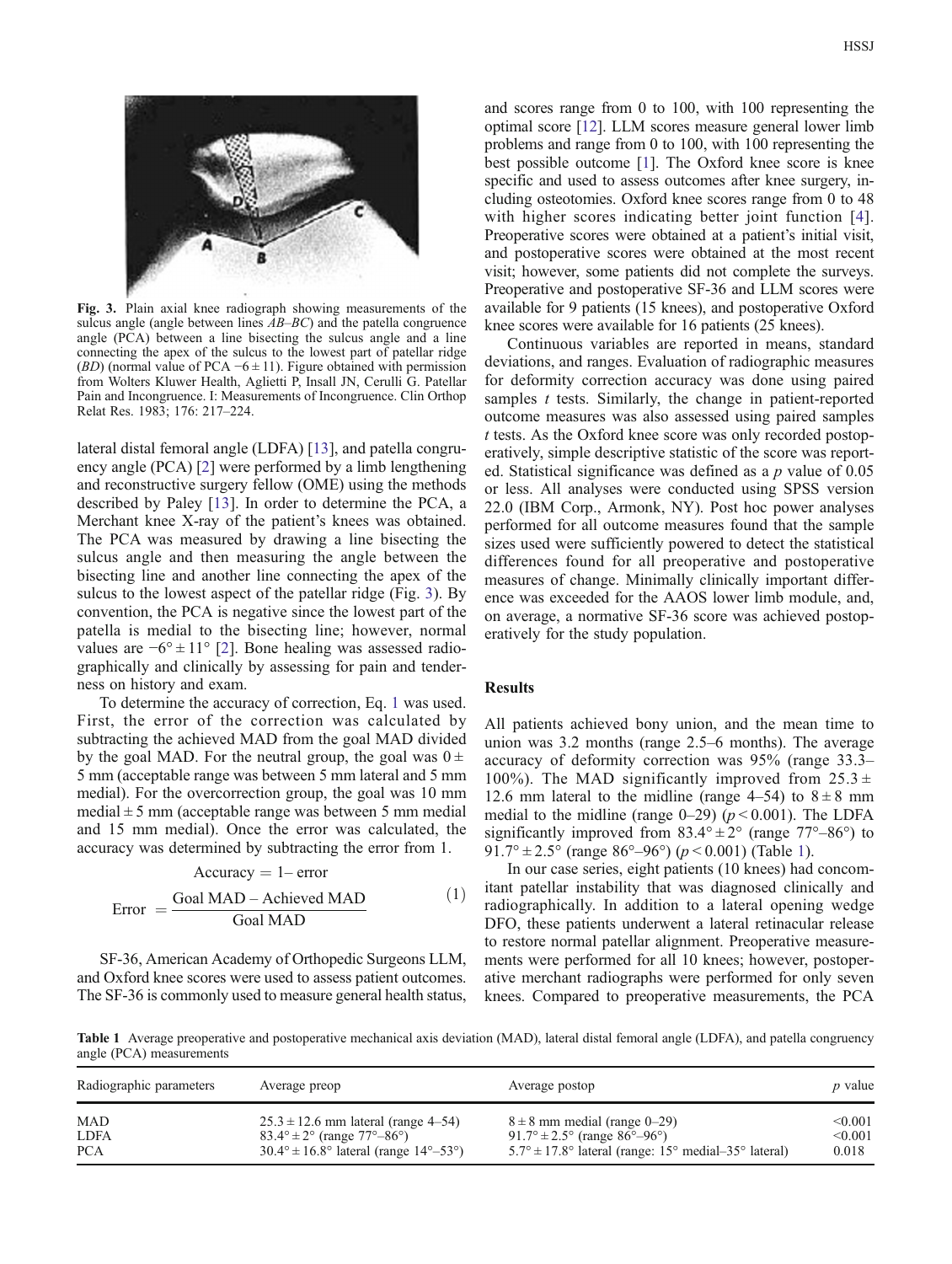Table 2 Short Form (36) Health Survey (SF-36), American Academy of Orthopedic Surgeons lower limb module (LLM) and Oxford knee scores

| <b>Outcome Scores</b>    | Preop                              | Postop                                                         | <i>p</i> value        |
|--------------------------|------------------------------------|----------------------------------------------------------------|-----------------------|
| $SF-36$<br>LLM<br>Oxford | $37.5 \pm 14.5$<br>$71.6 \pm 16.4$ | $50.2 \pm 7.6$<br>$85.9 \pm 9.3$<br>$35 \pm 6.2$ (range 23–46) | 0.012<br>0.021<br>n/a |

significantly improved from  $30.4^{\circ} \pm 16.8^{\circ}$  lateral (range 14°–53°) to  $5.7^\circ \pm 17.8^\circ$  lateral (range 15° medial–35° lateral) ( $p = 0.016$  $p = 0.016$  $p = 0.016$ ) (Table 1). Based on normal PCA values, four out of the seven knees normalized after surgery and all patients had an improvement in patellar tracking.

As mentioned above, preoperative and postoperative SF-36 and LLM scores were available for 9 patients (15 knees), and postoperative Oxford knee scores were available for 16 patients (25 knees). SF-36 scores significantly improved from  $37.5 \pm 14.5$  preoperatively to  $50.2 \pm 7.6$  postoperatively ( $p = 0.012$ ). LLM scores significantly improved from  $71.6 \pm 16.4$  preoperatively to  $85.9 \pm 9.3$  postoperatively  $(p=0.021)$ . The mean postoperative Oxford knee score was  $35 \pm 6.2$  (range 23–46) (Tables 2 and 3). According to the Oxford score outcomes, none of the patients were considered to have severe arthritis at follow-up (Table 3).

Complications were noted in three patients and included deep venous thrombosis (DVT), knee contracture treated with manipulation under anesthesia (MUA), and delayed bony union treated with iliac crest bone graft and bone morphogenic protein. The delayed union occurred in the patient treated without freeze-dried allograft chips. At the time of final follow-up, none of the patients have undergone total knee replacement.

### Discussion

Given the increased interest in joint preservation techniques, it is important to study the accuracy and outcomes of osteotomies around the knee [[15](#page-7-0)]. Lateral opening wedge DFO is an accurate and successful procedure at correcting symptomatic genu valgum deformity. Furthermore, there is a significant improvement in patient outcomes after surgery.

Our study had several limitations. To begin with, we did not have patient outcome scores on all patients, and only postoperative Oxford knee scores were obtained. Secondly, this study is a retrospective review of 28 patients, which limits its generalizability, and larger studies may be helpful in the future. Furthermore, a handful of patients had

| Oxford score | Interpretation               | Number of patients |
|--------------|------------------------------|--------------------|
| $0 - 19$     | Severe arthritis             |                    |
| $20 - 29$    | Moderate to severe arthritis |                    |
| $30 - 39$    | Mild to moderate arthritis   |                    |
| $40 - 48$    | Satisfactory joint function  |                    |

secondary procedures which may affect outcomes. Finally, longer follow-up is required to determine long-term outcomes and further evaluate the survivorship of lateral opening wedge DFO.

We were able to achieve our goal of neutral or overcorrected mechanical alignment with a high degree of accuracy (95%) (Fig. 4a–d). The accuracy was confirmed based on the use of two radiographic measurements of deformity: MAD and LDFA. Only a handful of studies on



Fig. 4. Case illustration: a preoperative clinical picture, b preoperative radiograph, c postoperative clinical picture, and d postoperative radiograph of a patient with symptomatic genu valgum.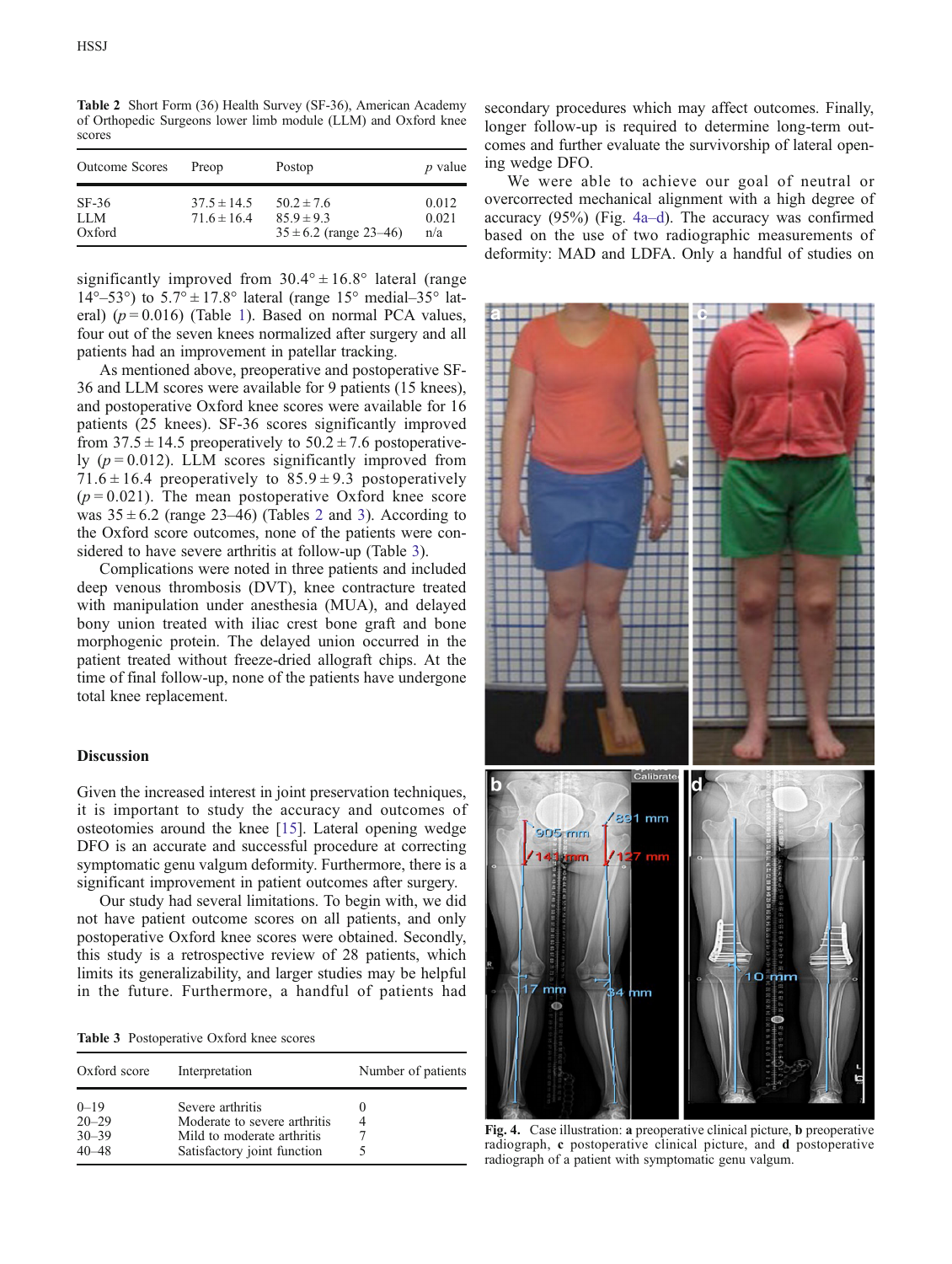<span id="page-5-0"></span>

|                             |                 | Table 4 Reports of lateral opening wedge DFO published within the past 5 years |                                                                                                                                                                                                                                                                          |                                                    |                                                                                                                                                                             |                                                                                                                  |
|-----------------------------|-----------------|--------------------------------------------------------------------------------|--------------------------------------------------------------------------------------------------------------------------------------------------------------------------------------------------------------------------------------------------------------------------|----------------------------------------------------|-----------------------------------------------------------------------------------------------------------------------------------------------------------------------------|------------------------------------------------------------------------------------------------------------------|
| Authors                     | No. of knees    | Fixation plate                                                                 | Radiographic measure(s)                                                                                                                                                                                                                                                  | Bone graft used                                    | Outcome scores used                                                                                                                                                         | Complications                                                                                                    |
| Jacobi et al. [7]           | $\overline{4}$  | Tomofix                                                                        | None                                                                                                                                                                                                                                                                     | Iliac crest autograft<br>$(7$ out of $14)$         | Outcome Score (KOOS)<br>• Knee Injury and<br>$(31 \pm 17 \text{ prop to})$<br>$69 \pm 22$ postop)<br>Osteoarthritis                                                         | non-union (7)<br>irritation $(12)$<br>· Hardware<br>· Delayed/                                                   |
| Thein et al. [16]           | 7               | Puddu                                                                          | (no alteration in patellar height)<br>Grading Scale (unchanged)<br>$(13.5 \pm 4.1 \text{ to } 1.6 \pm 2.1)$<br>· Kellgren-Lawrence<br>· Tibiofemoral angle<br>· Insall-salvati index                                                                                     | Iliac crest allograft                              | $(13.1 \pm 8.6 \text{ to } 26 \pm 12.5)$<br>• Oxford knee score                                                                                                             | delayed or non-union<br>• No hardware<br>failures,                                                               |
| Dewilde et al. [5]          | $\overline{0}$  | Puddu                                                                          | $(5.3 \pm 2.5 \text{ to } -1.3 \pm 4.0)$<br>· Tibiofemoral angle                                                                                                                                                                                                         | Calcium phosphate<br>bone cement                   | • Knee Society Knee Score<br>· Kellgren-Lawrence<br>$(43 \pm 8 \text{ to } 78 \pm 23)$<br>score (unchanged)<br>osteoarthritis                                               | irritation (4)<br>· Hardware                                                                                     |
| Cameron et al. [3]          | $\overline{31}$ | Dynafix $(23)$ , Puddu $(6)$ , Tomofix $(1)$                                   | · Mechanical axis (arthritis group 7°<br>valgus preop to 2° varus postop;<br>valgus preop to varus postop)<br>joint preservation group: 5°                                                                                                                               | Iliac crest autograft +<br>cancellous allograft    | • International Knee<br>preop to 67 postop;<br>Committee (IKDC)<br>group: 36 preop to<br>arthritis group: 47<br>joint preservation<br>Documentation<br>62 postop]           | $\bullet$ Non-union $(1)$<br>irritation <sub>(5)</sub><br>· Hardware                                             |
| Saithna et al. [14]         | $\overline{21}$ | Puddu (16), TomoFix (5)                                                        | to $37\%$ (range $10-58$ ) postop]<br>• Mechanical axis [% from<br>75% (range 60-90) preop<br>medial to lateral                                                                                                                                                          | No grafts unless opening<br>was greater than 12 mm | $\cdot$ KDC (36.4 to 52.6)<br>$\cdot$ SF-36 (79.8 to 88.7)<br>• Lysholm score<br>· Tegner Score<br>(49.1 to 70.3)<br>· KOOS pain<br>(48.5 to 54)<br>$(2.8 \text{ to } 3.2)$ | · Delayed union (1)<br>$\bullet$ Non-union $(1)$<br>correction (2)<br>irritation (10)<br>· Hardware<br>• Loss of |
| Elattar et al. <sup>a</sup> | $\frac{4}{5}$   | Tomofix                                                                        | • PCA $(30.4^{\circ} \pm 16.8^{\circ})$ lateral preop to<br>preop to $8 \pm 8$ mm medial postop)<br>• LDFA (83.4° $\pm$ 2° preop to<br>$(25.3 \pm 12.6$ mm lateral<br>91.7° $\pm$ 2.5° postop)<br>· Mechanical axis<br>lateral postop)<br>$5.7^{\circ} \pm 17.8^{\circ}$ | Allograft cancellous chips +<br>grafton DBM putty  | • Oxford knee score<br>$\cdot$ SF-36 scores<br>· LLM scores<br>$(71.6 \text{ to } 85.9)$<br>$(37.5 \text{ to } 50.2)$<br>(35 postop)                                        | · Delayed union (1)                                                                                              |

Dynafix I VS plates (Biomet, Warsaw, IN, USA), calcium phosphate bone cement (Biobon, Biomet Merck, Darmstadt, Germany)<br>"Current study Dynafix1 VS plates (Biomet, Warsaw, IN, USA), calcium phosphate bone cement (Biobon, Biomet Merck, Darmstadt, Germany) aCurrent study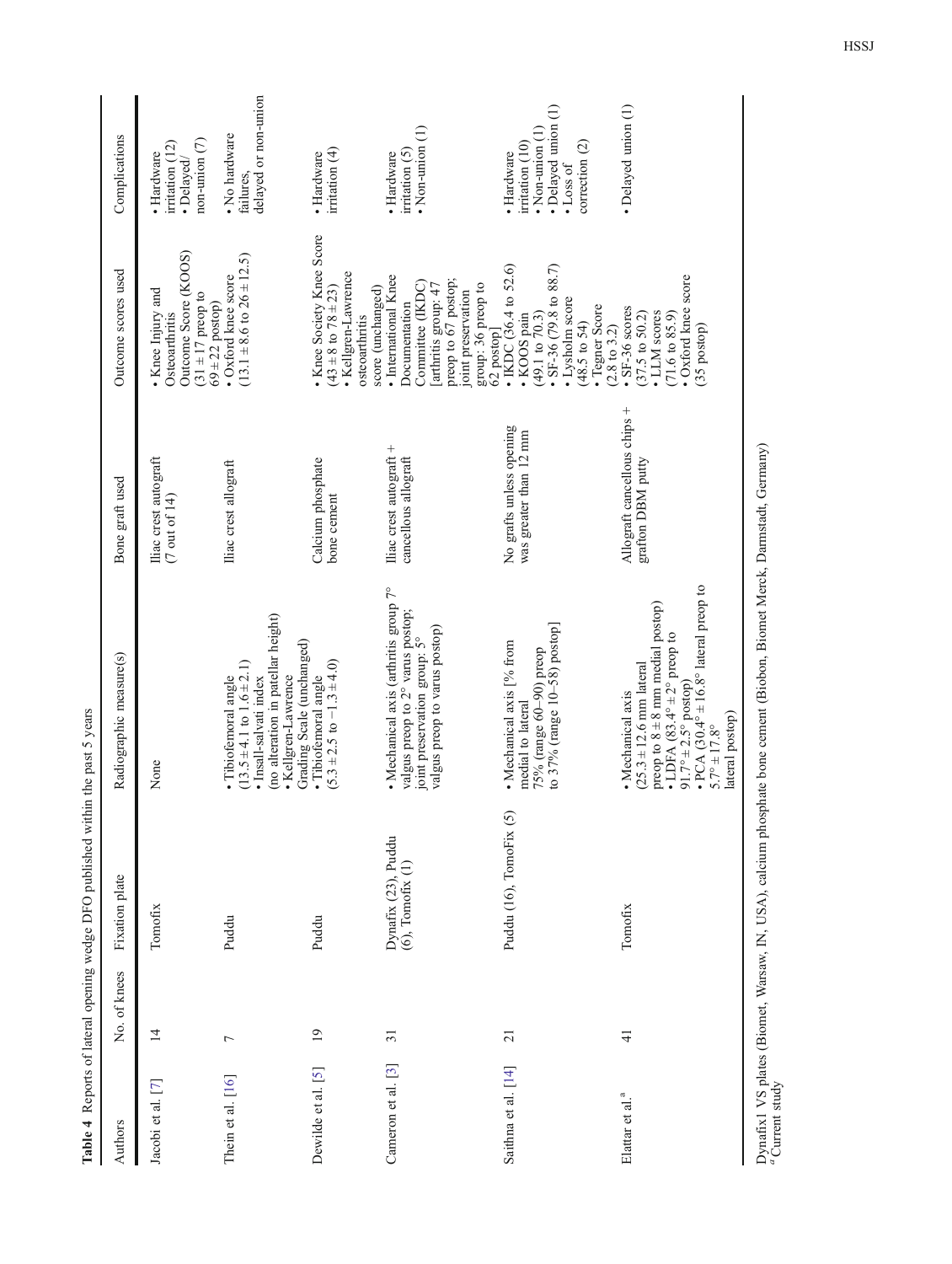<span id="page-6-0"></span>this technique have been published within the past 5 years (Table [4\)](#page-5-0). The majority of these studies used only one radiographic parameter to measure accuracy, most commonly the tibio-femoral angle or the mechanical axis [3, [5](#page-7-0), [8](#page-7-0), [15](#page-7-0), [18](#page-7-0)]. Cameron et al. reported that the lateral opening wedge DFO was less accurate in correction of valgus deformity when using MAD [3]. Conversely, Dewilde et al. reported that lateral opening wedge DFO was comparable to the medial closing wedge technique with good results [[5](#page-7-0)]. Our findings provide additional confidence to joint preservation surgeons performing lateral opening wedge DFO.

To our knowledge, no large studies have been published on the use of lateral opening wedge DFO to address patellar instability associated with genu valgum. There are two case reports discussing the use of DFO for patellar instability [\[10](#page-7-0), [14](#page-7-0)]; however, these studies do not report patella-specific radiographic outcomes or validated patient outcomes. In our study, we found significant improvement in the PCA, as well as normalization of PCA in approximately half of the patients with patellar instability. These findings suggest that lateral opening wedge DFO with a lateral release is a reasonable surgical option in patients with patellar instability associated with genu valgum.

Similar to previous studies, we found significant improvements in patient outcomes after lateral opening wedge DFO. Using the International Knee Documentation Committee (IKDC) score, Cameron et al. reported improved pain and function outcomes [3]. Likewise, even though Jacobi et al. observed delayed union, patient satisfaction, pain, and function scores improved postoperatively when using the Knee Injury and Osteoarthritis Outcome Score (KOOS). Our findings confirm that significant improvement can be expected after a lateral opening wedge DFO, and patients with symptomatic genu valgum may benefit from this joint-preserving technique. Furthermore, postoperative Oxford knee scores in our study are identical to 2-year scores after total knee arthroplasty from a large observational study [[20](#page-7-0)]. Additional follow-up is needed to better understand long-term trends in these patients.

Additionally, all patients except for one in our study progressed to union without additional surgery. This was contrary to what has been reported in some studies. Jacobi et al. experienced significant delayed union while using the same technique and fixation [[8\]](#page-7-0). As a result, the author abandoned the use of a lateral opening wedge osteotomy. However, the delayed union may have been attributed to the type of bone graft used to fill the osteotomy site, since only iliac crest graft was used and not all patients received bone graft. In a study by Dewilde et al., a calcium phosphate bone cement graft was used and delayed union was not observed [\[5\]](#page-7-0). It is important to note that the majority of published studies use the Puddu plate [Arthrex, Naples, FL, USA] for fixation. Aside from Jacobi et al., this study is one of the few studies to evaluate the accuracy and outcome of lateral opening wedge DFO using only the Tomofix plate. The Tomofix plate is a sturdy, locking plate that uses 5-mm screws. Intraoperatively, the distal segment is stabilized with five screws, and the proximal segment is stabilized with four bicortical screws.

Moreover, failure of fixation and infection was not observed in any of our patients. In this study, only one patient required a re-operation, and this was secondary to delayed union. In this patient, BMAC and DBM without allograft chips were used in the index procedure, which again underscores the importance of the type of bone graft. We feel that the use of an osteoinductive scaffold like freeze-dried allograft chips is essential in this environment given the presence of excellent blood supply, large surface area, and adequate stability.

Other authors have reported varying re-operation rates primarily due to complications of hardware irritation. In a study by Dewilde et al., 4 out of 19 knees required hardware removal [[5\]](#page-7-0). and Cameron et al. reported hardware removal in 5 out of the 31 knees [3]. Similarly, Jacobi et al. reported hardware removal in 12 out of 14 knees [[8](#page-7-0)], and Saithna et al. reported hardware removal in 10 out of 21 knees [\[15](#page-7-0)]. In this study, 16 out of 41 knees had hardware removed. However, unlike the other studies, we did not consider this a complication, since it is considered to be a part of our standard protocol.

Lateral opening wedge DFO with locked plate fixation is a reliable and accurate procedure for the treatment of symptomatic genu valgum. This procedure provides improved pain and functional outcomes in patients, as well as predictable bone healing at the osteotomy site. Overall, the findings from this study improve our understanding of surgical and patient outcomes after lateral opening wedge DFO, and it allows joint preservation surgeons to better counsel patients regarding outcomes. Future studies should focus on larger cohorts with longer follow-up to assess survivorship and long-term outcomes.

#### Compliance with Ethical Standards

Conflict of Interest: Osama Elattar, MD, Ishaan Swarup, MD, Aaron Lam, BS, and Joseph Nguyen, MPH have declared that they have no conflict of interest. Austin Fragomen, MD, reports personal fees from Synthes, Smith & Nephew, and NuVasive, outside the work. S. Robert Rozbruch, MD, reports personal fees from NuVasive/Ellipse, Smith & Nephew, and Stryker, outside the work.

Human/Animal Rights: All procedures followed were in accordance with the ethical standards of the responsible committee on human experimentation (institutional and national) and with the Helsinki Declaration of 1975, as revised in 2000 (5).

Informed Consent: Informed consent was obtained from all patients for being included in the study.

Required Author Forms Disclosure forms provided by the authors are available with the online version of this article.

# References

- 1. AAOS. Web. 23 Dec 2015. <http://www.aaos.org/outcomesinstruments/>
- 2. Aglietti P, Insall JN, Cerulli G. Patellar Pain and Incongruence. I: Measurements of Incongruence. Clin Orthop Relat Res. 1983; 176: 217-224.
- 3. Cameron JI, McCauley JC, Kermanshahi AY, Bugbee WD. Lateral Opening-wedge Distal Femoral Osteotomy: Pain Relief,